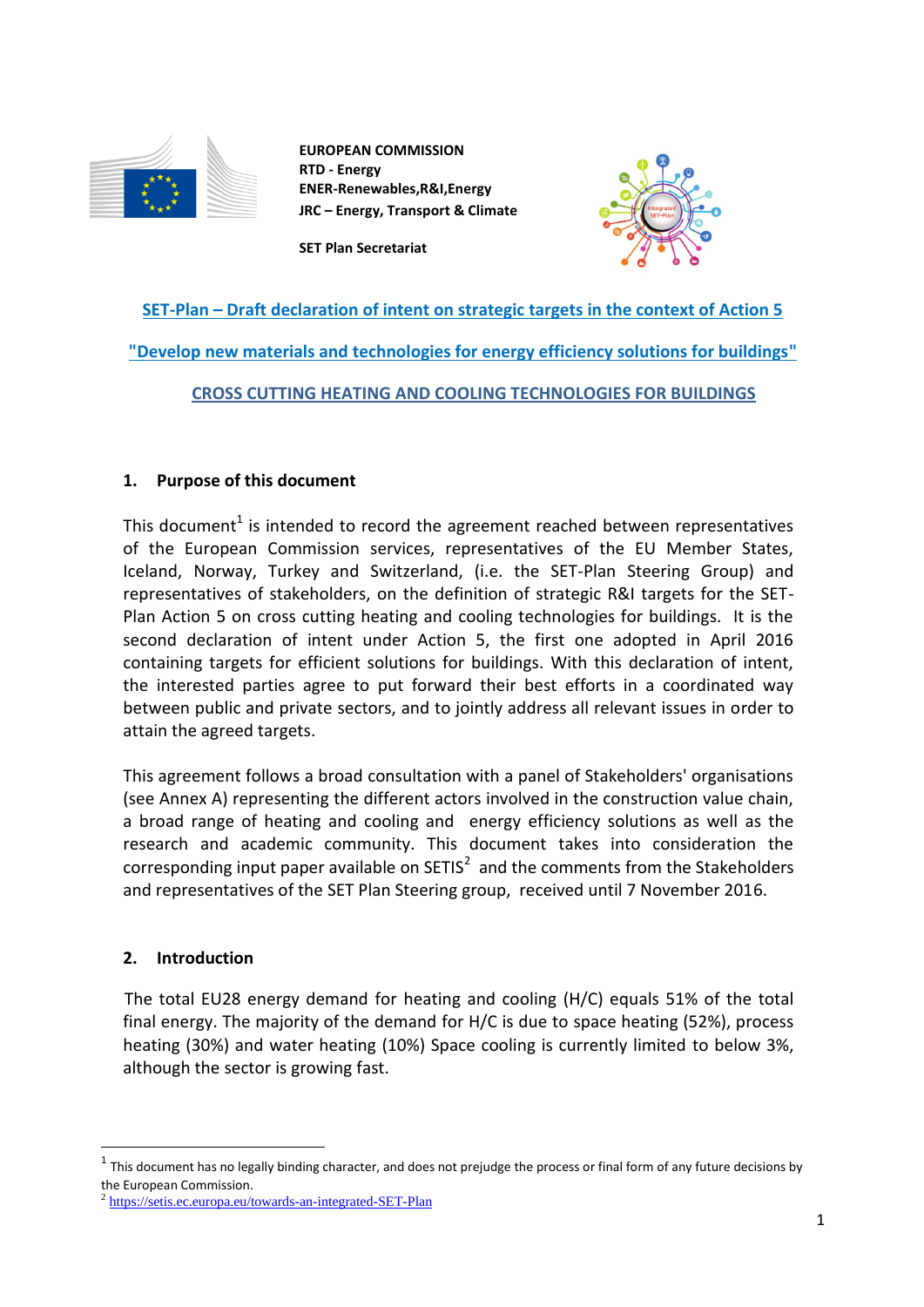Most of the energy sources used to satisfy the demand for H/C are fossil fuels, with natural gas having the lion's share (45%). With the exception of biomass (12%), the use of renewables for H/C is marginal,. However, an increased penetration of renewable technologies in the heating and cooling sector is crucial for the EU to meet its renewable target and its CO2 reduction target.

There is a great deal of scope for increasing energy efficiency in both the supply and use of energy in heating and cooling and every effort must be made to reduce the energy demands. Nevertheless, the limited use of modern, commercially available, more energy efficient and environmentally friendly H/C technologies in the building sector is due to various obstacles, ranging from social, financial, legal, cultural and technical to market barriers.

# **3. Policy framework**

In order to address these barriers and achieve its climate and energy targets, the EU has put in place a comprehensive regulatory framework built around the Energy Performance of Buildings Directive (EPBD) (2010/31/EU), the Energy Efficiency Directive (EED) (2012/27/EU) the Renewable Energy Directive (RESD) [\(2009/28/EC\),](http://eur-lex.europa.eu/legal-content/EN/ALL/?uri=CELEX%3A32009L0028) the Ecodesign (2009/125/EC) and Energy-labelling (2010/30/EU) directives as well as the regulation on fluorinated greenhouse gases. With this legislative framework, the EU has set itself ambitious policy objectives. As part of the Energy Union Strategy<sup>3</sup> of 25 February 2015, the European Commission is currently reviewing both the EPBD the EED and the RESD in order to create the appropriate framework for progress. In addition, the communication published on 16 February 2016 (COM(2016) 51 final), entitled "An EU Strategy on Heating and Cooling" states that developing a strategy to make heating and cooling more efficient and sustainable is a priority for the Energy Union. In line with the G20 2020 statement about inefficient fossil fuel subsidies, the Commission is calling on Member States to focus incentives on non-fossil fuel based heating and cooling technologies.

In line with Action 5 of the Strategic Energy Technology Plan Communication, this declaration aims at defining how research and innovation could further underpin the implementation of this EU policy framework and promote highly efficient technologies for heating and cooling by focussing on the principal technological barriers. The technical barriers are presented in the relevant sections and input paper in SETIS<sup>4</sup> and summarised in chapter 5 of the present document. However, R&I objectives on nontechnological elements e.g. on socio-economics, financing, legal and cultural barriers are also essential address. Whereas they are not the purpose of this specific action, they would require dedicated actions in close coordination with the upcoming review of legislation.

## **4. Targeted Technologies**

 $\overline{a}$ 

<sup>3</sup> COM(2015) 80 final

<sup>4</sup> <https://setis.ec.europa.eu/towards-an-integrated-SET-Plan>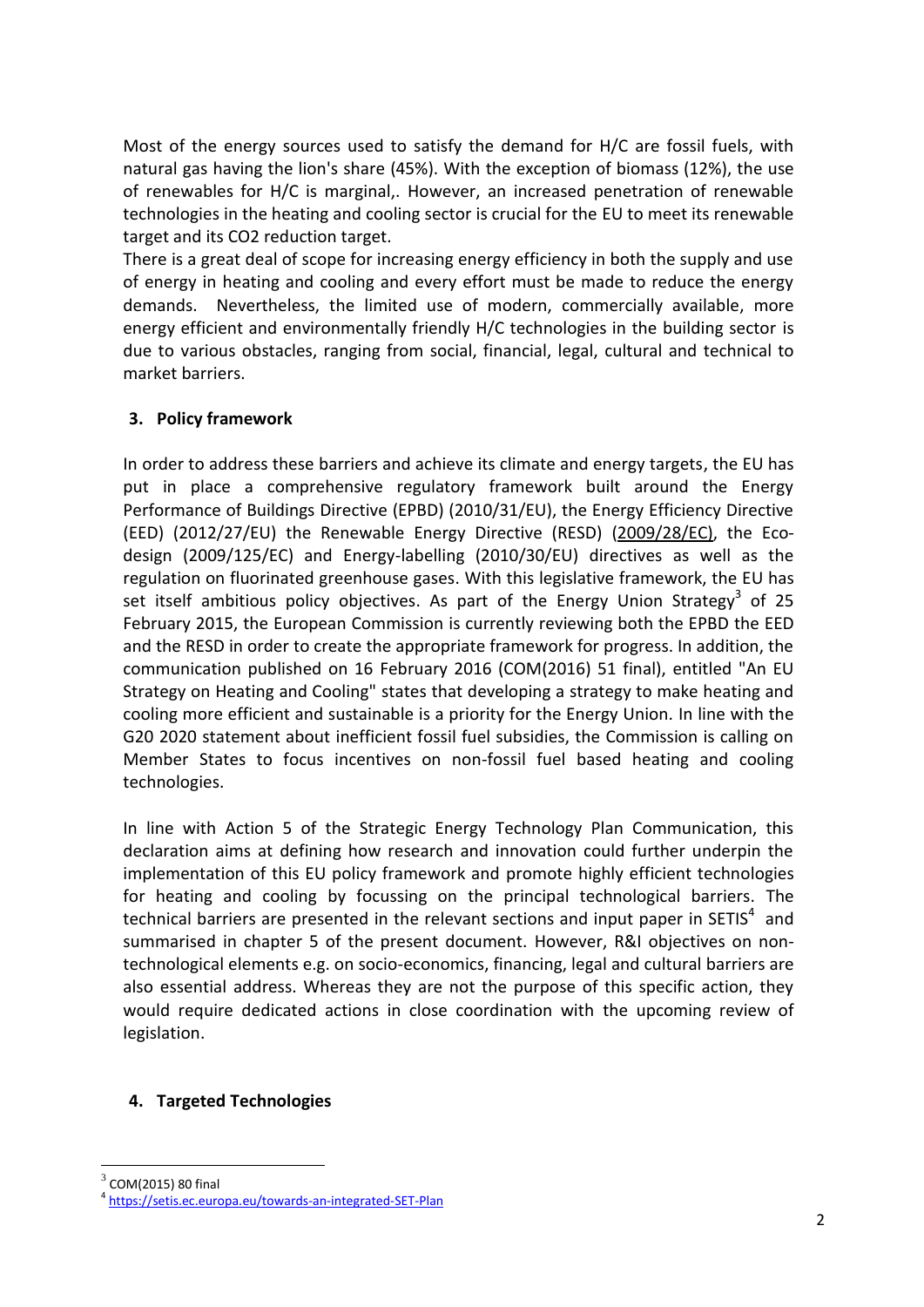The use of renewable energy sources (RES) for heating and cooling, such as biomass, solar thermal, geothermal hydrothermal and aerothermal as well as residual heat sources from industrial and commercial processes and urban infrastructures such as steel plants, cement mills, data centres, supermarkets, sewage channels, offer a safe, reliable and increasingly cost-competitive solution to all heating and cooling needs. In order to realise this potential it is necessary, together with a high degree of ambition at political level, to identify specific key topics for the relevant technologies, as well as to exploit synergies among the renewable energy production, distribution and consumption, by investing in **"Cross-cutting technologies", i.e.** energy technologies or infrastructures which can be used either to enhance the thermal energy output of a RES, to enable a greater fraction of the output by the system to be used (i.e. increase the overall primary energy efficiency), or to allow the exploitation of RES which would be difficult or impossible to use in building-specific applications.

Small and large scale Heat Pumps, District Heating and Cooling (DHC), Micro CHP/CCHP and Thermal Energy Storage (TES) all fit the above definition very well, can be used in buildings, and represent the technology focus of this document.

## **Heat Pumps**

 $\overline{a}$ 

Heat Pumps represent a versatile energy technology that can provide both heating and cooling in a great variety of building contexts and applications, combine high energy conversion with the capability of utilising different energy sources at useful temperature levels. The heat extracted from the environment by a heat pump is considered renewable as long as the relevant guidelines are followed $5$ .

Despite their benefits, heat pumps are being implemented below their potential rates in large parts of Europe due to lower price of less efficient technologies and low fossil fuels price. More specifically, the main barriers for electricity driven heat pumps are not only the investment cost, but also the current high electricity prices compared to the low natural gas prices.

The efficiency of the heat pumps depends on the energy carrier and the climatic conditions. However, as most heat pump systems, especially hybrid, are customised combinations of single components, the efficiency of the overall system also strongly depends on the installer's skills, technical knowledge and choice of the right components.

## **District heating and cooling (DHC)**

District heating and cooling networks can integrate most of the renewable energy sources, waste heat and municipal waste and hence can also contribute to air quality objectives by substituting or avoiding domestic heating or cooling by solid fuel's combustion.

In many countries, district heating and cooling is seen as an attractive option for companies and consumers and as a means of improving energy efficiency and renewable energy deployment. Elsewhere, however, due to lack of investment or unfavourable price regulation, old systems exhibit low performances and record negative consumer perceptions.

<sup>&</sup>lt;sup>5</sup> Commission Decision of 1 March 2013, OJ of the EU, L 62/27, 6/3/2013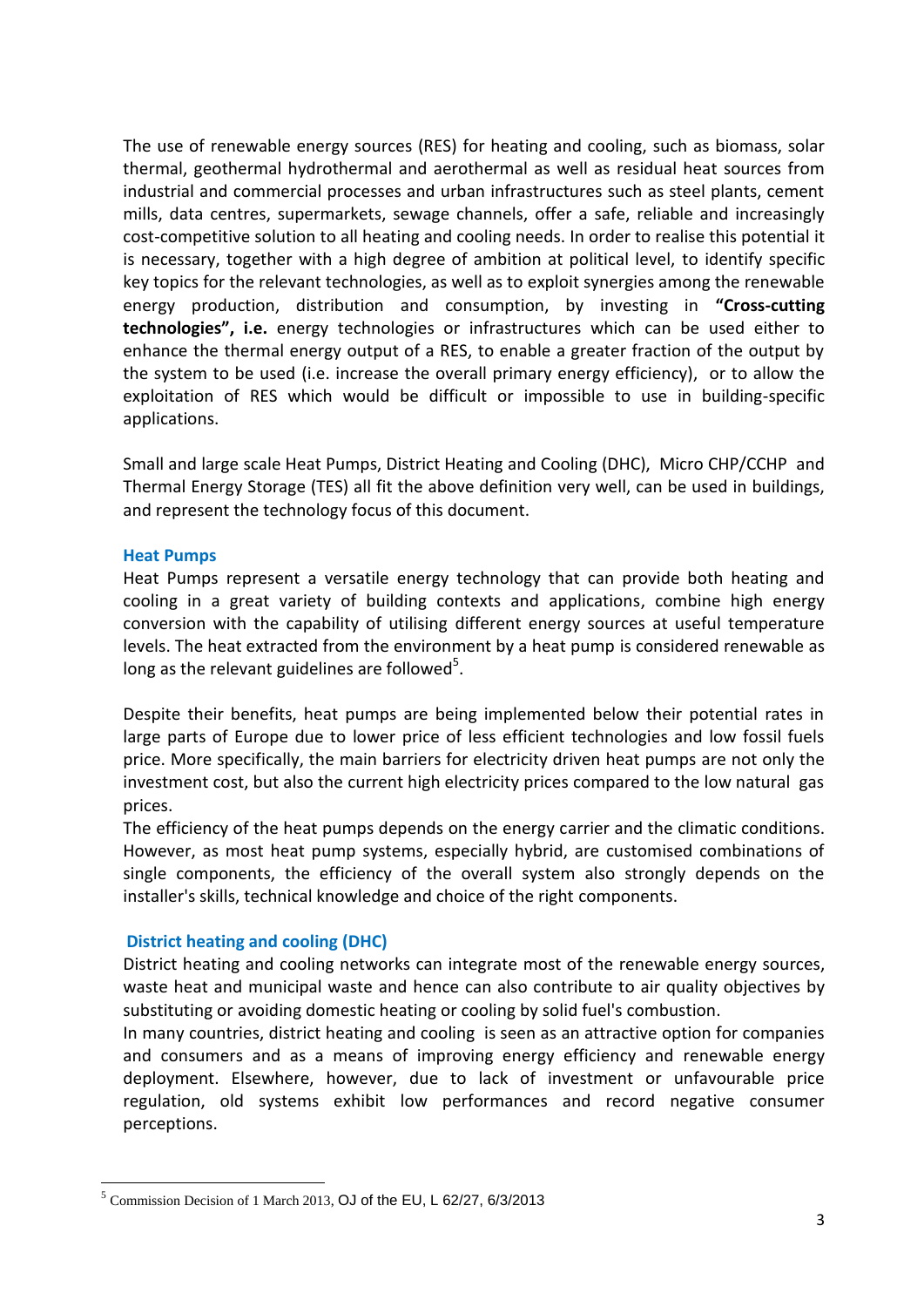The deployment of DHC differs widely between MS which has a major impact on the set of measures that result in optimal improvements. Furthermore, it has been shown that the share of DHC as well as the potential for new grids differs between urban and rural areas Any approach that would seek to exploit the untapped energy efficiency potential would fail unless these differences were adequately considered.

Nevertheless, common solutions which could accelerate the decarbonisation of DHC networks comprise technologies allowing the integration in the system of much higher shares of RES and waste heat, the reduction of substations and the end-user connexion costs and the development of low-temperature heating networks.

#### **Micro Combined Heat and Power/Combined Cooling Heat and Power (CHP/CCHP).**

Combined Heat and Power (CHP) systems, are technologies acknowledged by the European Parliament in its resolution on an EU Strategy on Heating and Cooling (2016/2058(INI)). Designs include internal combustion engines, micro turbines, Stirling engines, fuel cells and steam engines. Micro CHP/CCHP have gained interest in recent years due to its potential of providing efficient, clean and cost effective energy requirements and have a large potential to become a highly important power generation and H/C source for homes and small businesses. Compact size, light weight, low maintenance, low noise, low emissions and multi-fuel capabilities make the Micro CHP/CCHP a promising technology for competitive, secure and sustainable micro-scale polygeneration, which integrated with RES would allow for  $CO<sub>2</sub>$  neutral power generation, eliminating transmission losses and reducing the cost of energy infrastructures.

The challenge is to develop the next generation of Micro CHP/CCHP by improving the existing technologies and minimising their equipment, operation and maintenance costs, in order to make them more competitive on the market, to smooth the integration of RES and storage and increase the technology flexibility and on the same time increase their energy efficiency.

#### **Thermal Energy Storage (TES)**

Thermal energy storage addresses the key bottleneck against the widespread and integrated use of renewable energy sources, as the renewable supply does not always coincide with demand for heating or cooling. Hot water stores are today a common solution used in combination with renewable technologies providing cost competitive solutions for energy storage. Numerous technologies in sensible, latent or thermochemical form can provide innovative storage solutions, each of them characterised by different specifications and specific advantages when coupled with renewable energy, time shifting supply to periods of the day or of the year with greatest demand.

In order to provide enhanced solutions for the market, it is important to provide more compact solutions, by increasing the storage density at the system level, and increasing their performance, either for daily or for seasonal storage. Performance improvement of the thermal energy storage technology can be found in improved materials for the system, improved system concepts and operational characteristics. The performance improvement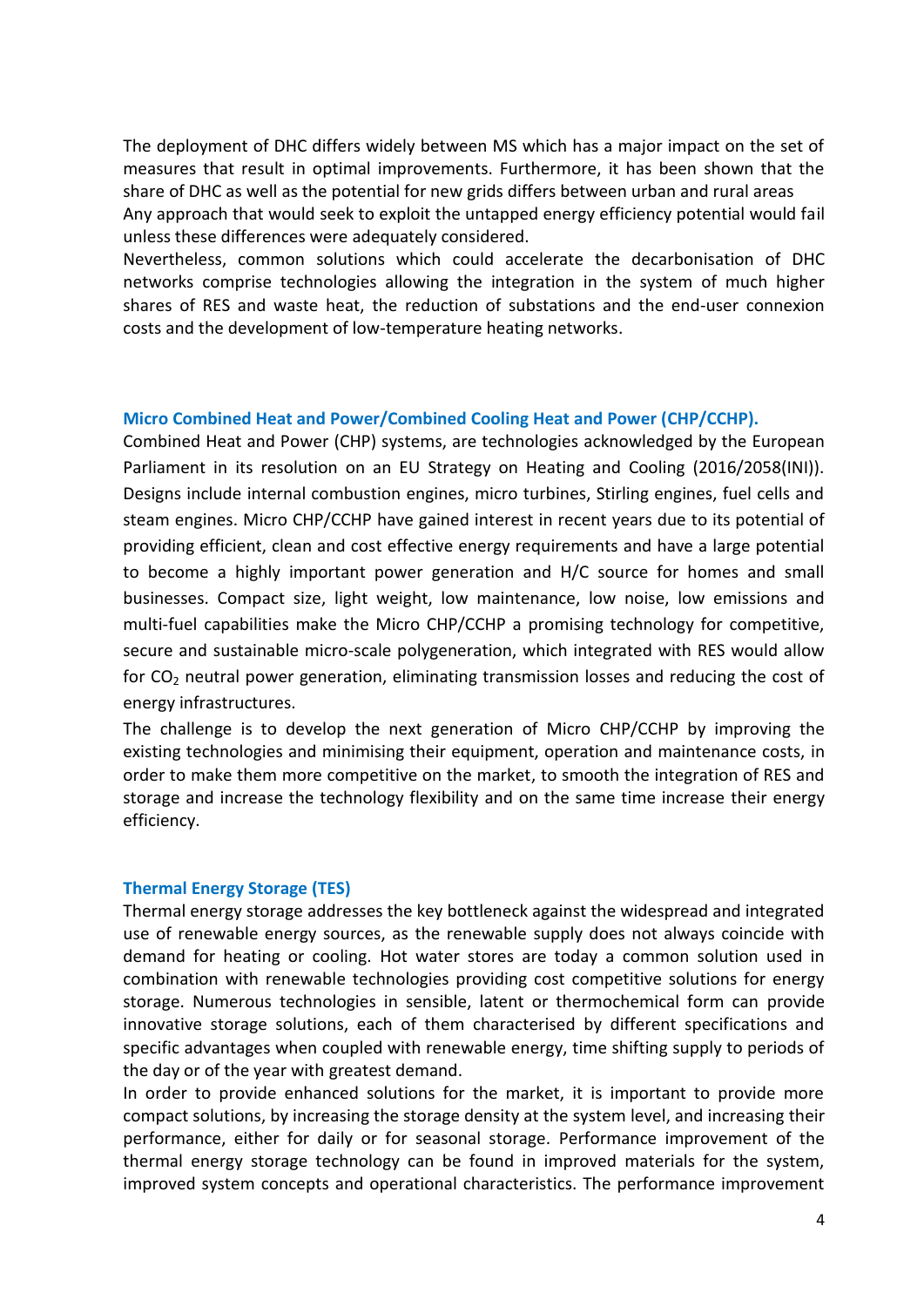can be broken down into an increased energy efficiency from, increased system lifetime and reduction of operational & maintenance costs. Increased both storage energy and power density using phase change materials (PCM) and thermochemical materials

# **5. Specific Targets**

Coordinated R&I in technological and material developments represent an opportunity to accelerate greater energy efficiency in buildings by offering new/improved heating and cooling solutions that better respond to the market's needs. In particular, technological solutions have a key role to play in addressing market barriers. The identified technologies/sectors are very different between them with specific technological challenges which need to be addressed within each one of them. Nevertheless, the reduction of cost (equipment, installation and operation), the further improvement of the efficiency and their availability in a modular and plug in and play form, are common challenges of the identified cross cutting technologies.

Similar to the central position of buildings in the energy system, the R&I targets for SET-Plan Action 5, interlink with a number of other SET-Plan actions: Action 3 addresses neighbourhood/city level related to smart solutions to energy consumers, smart-homes, buildings-to-grid integration and smart cities and communities; Action 4 is related to the increase of resilience, security and smartness of the energy system; Action 1 is related to renewable energy. Sound coordination is required between the above implementation plans.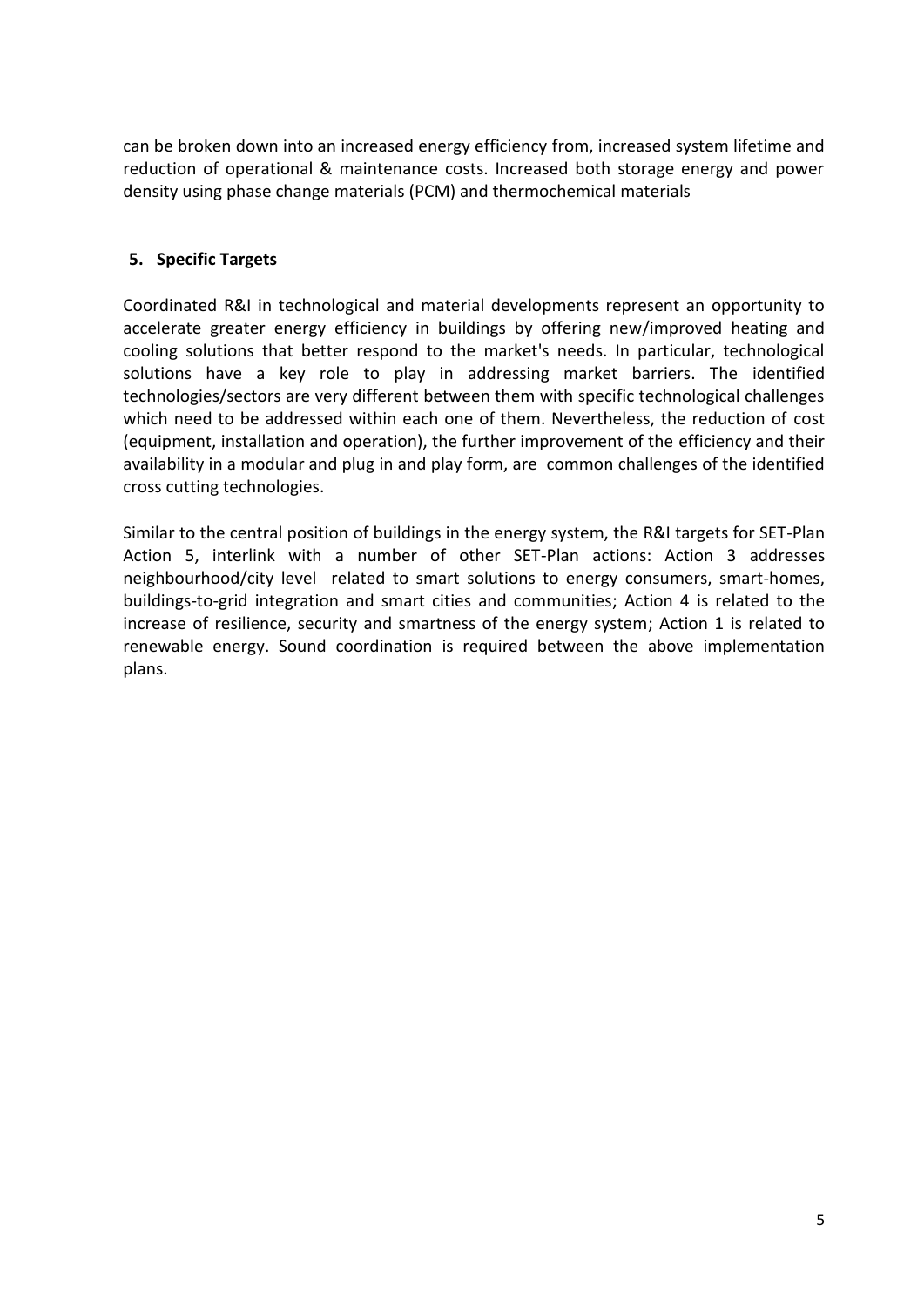## **Targets by 2025:**

## **Heat Pumps systems:**

- Reduction by 50% of the global cost (equipment, sensors and installation) of the next generation for small and large size heat pumps compared to 2015 market prices
- Development of prefabricated, fully integrated cost-effective 'plug in and play' hybrid/multisource heat pump systems and integrated compact heating/cooling plants based on modular heat pumps.

## **District heating and cooling:**

- Increase by 25% the amount of renewable heat or heat recovered from industrial installations in DHC networks, in a cost effective way, without jeopardising the quality of the service provided to the consumers.
- Decrease of the DHC substations reference cost for residential buildings by 20% compared to the 2015 prices.

## **Micro CHP/CCHP:**

- Reduction by 50% of the equipment and installation costs compared to the 2015 market prices.
- Increase of the energy efficiency of Micro CHP/CCHP by 20% compared to the 2015 levels by:
	- increasing operational electrical efficiency close to nominal,

- maintaining thermal efficiency of the entire operating range of micro and small scale CHP/CCHP.

# **Thermal Energy Storage:**

- Improvement of 25% of performance (energy efficiency, system lifetime, O&M) above ground and underground energy storage compared to 2015 levels.
- Increase of 200% of storage density at the system level (including pumps, valves, pipes, short term buffer) from the current state-of-art of 60 kWh/m<sup>36</sup>

## **Monitoring approach:**

 $\overline{a}$ 

Monitoring will be done by analysing results of R&I actions and market survey.

<sup>&</sup>lt;sup>6</sup> This value is achieved for the zeolite system in the EU-funded research project COMTES at [http://comtes](http://comtes-storage.eu/)[storage.eu/](http://comtes-storage.eu/)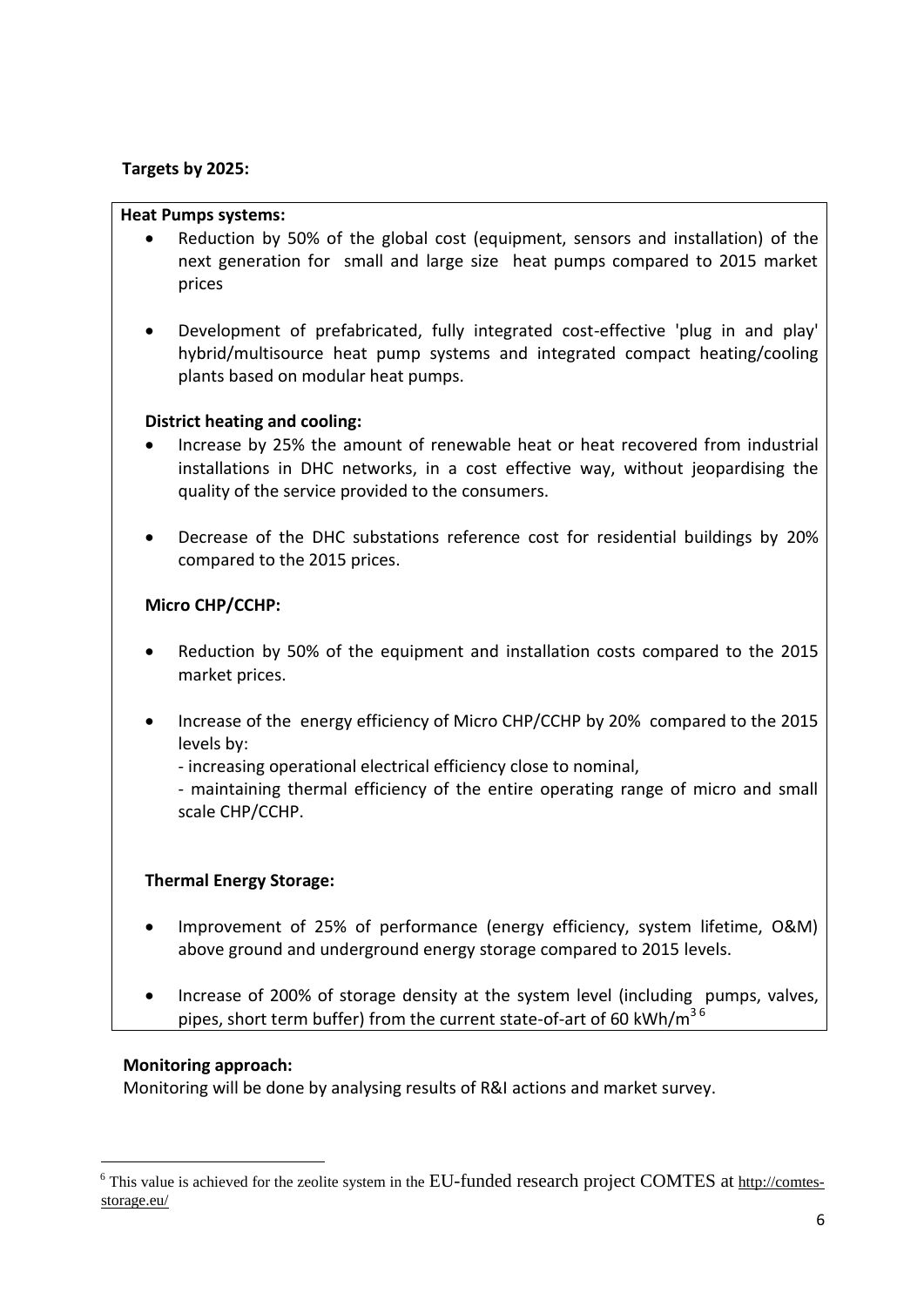# **6. Next Steps**

The interested parties agree to develop within 6 months a detailed implementation plan for the support of these targets by 2025; to determine joint and/or coordinated actions; to identify the ways in which EU and national research and innovation programmes could most usefully contribute in complement to other R&I efforts; to identify the contributions of the private sector, research organizations, and universities; to identify all issues of a technological, socio-economic, regulatory or other nature that may be of relevance in achieving the targets and report regularly on the progress with the purpose of monitoring the realisation of the targets and taking corrective action wherever and whenever necessary.